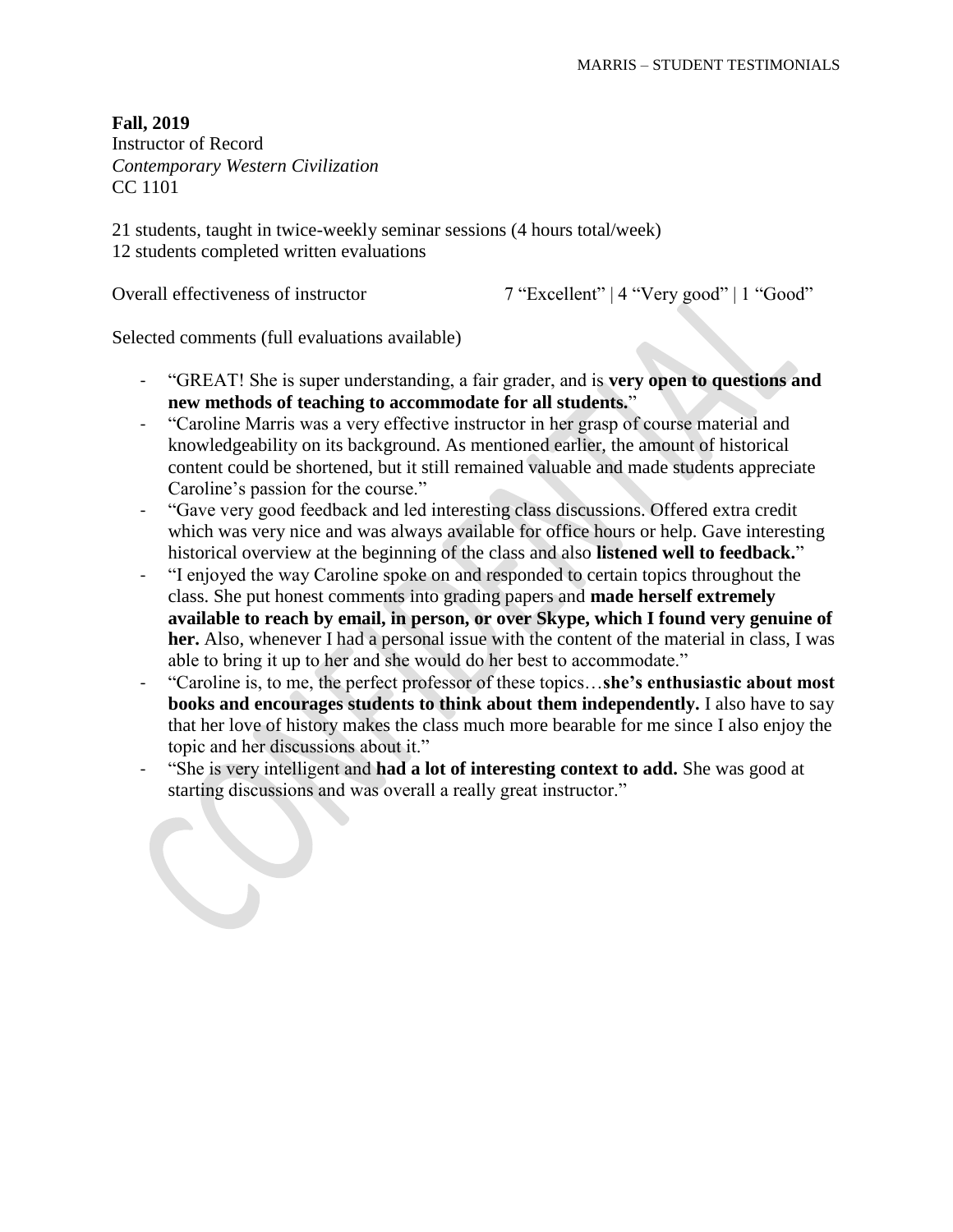**Spring, 2019**

Instructor of Record *Contemporary Western Civilization* CC 1102

21 students, taught in twice-weekly seminar sessions (4 hours total/week) 12 students completed written evaluations

Overall effectiveness of instructor 8 "Excellent" | 2 "Very good" | 2 "Good"

- "Caroline is a phenomenal instructor. During our session, she finds the **perfect balance of group-based activity, lecture for context on the work, and full class discussion.** She is enthusiastic about each and every text as well as **extremely reasonable and clear about her expectations.** She grades most all assignments within a week of submission. Never did I feel the classroom environment to be hostile to my perspective or contributions. I would recommend her section to any future CC student."
- "Caroline is good at giving us historical background on the works…Caroline is very open to meeting students outside of class."
- "Caroline is awesome. She is well organized and good at leading discussions. Her **reading guides are actually incredible and clearly shows how much time she puts into our classes** which is really motivating as a student. She always returned assignments and was **super transparent about her grading timelines** which was super helpful."
- "Caroline was a great instructor. She facilitated instruction well by continuously posing interesting and transformative questions during our sessions regarding our texts. **She did not tip-toe around the large issues of the text;** she instead made sure that everyone left each session knowing at a minimum the core arguments of each text…Caroline strongly cared about how students felt in the course and was **willing to accommodate for students' personal needs,** which was above and beyond my expectations for any professor."
- "She cares about our well-being and learning very much, and also really **gives us credit and believes in us to have advanced discussions,** all of which is clear from how she structures the class and treats us as students (I really like how she handled the complex issue of using certain words from our texts that could be offensive to students). A very approachable, kind, caring teacher!"
- "Fantastic instructor! No complaints. I appreciate the historical context to each author and guiding questions."
- "She has been one of the best professors I have had at Columbia."
- "My instructor is considerate, knowledgeable, and openhanded. She **allows us to express our ideas in a comfortable environment.** The discussions are always engaging and I feel as though I am learning from my peers almost as much as I am learning from my instructor and the readings. Honestly she is one of the best instructors I have had at Columbia<sup>"</sup>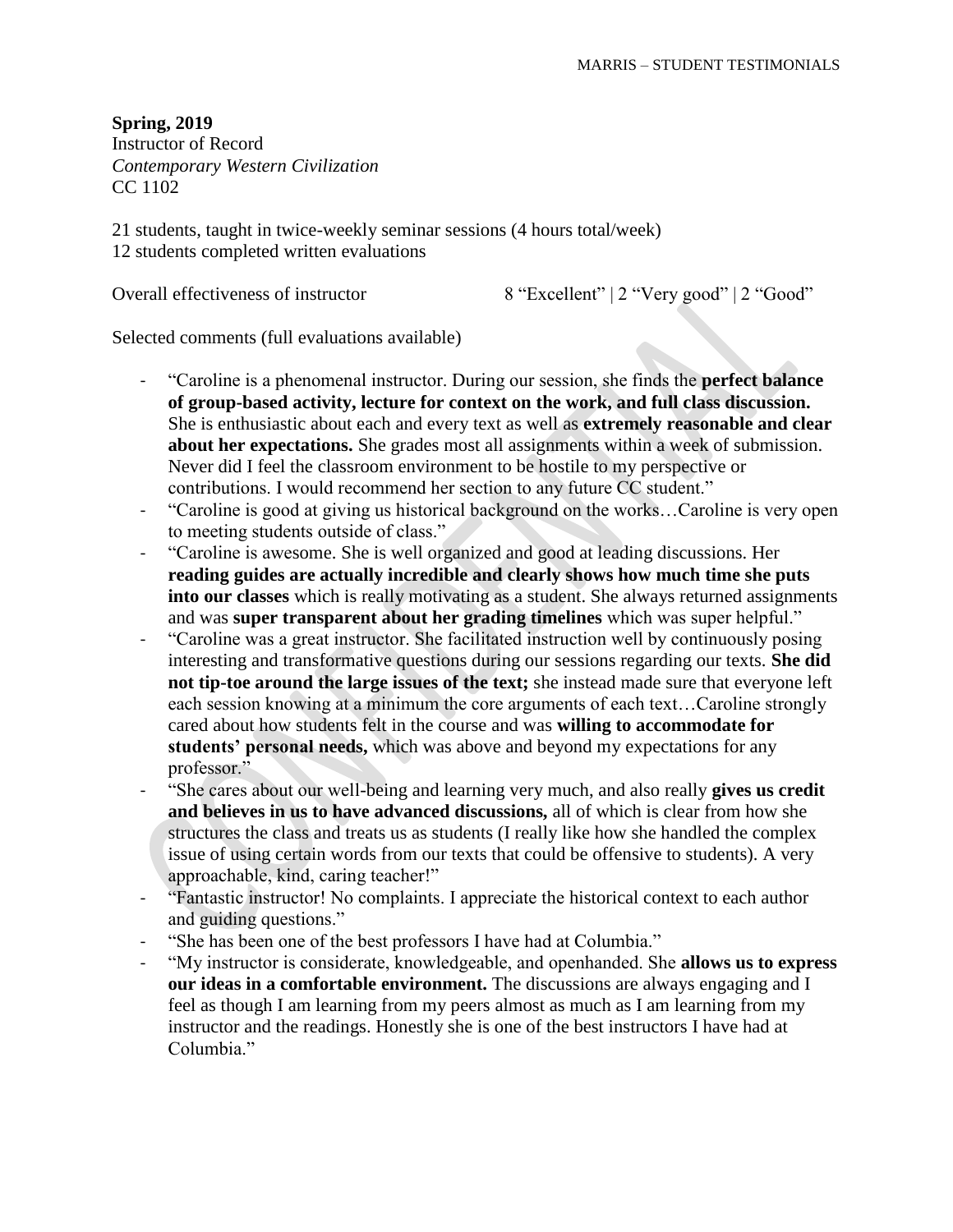Instructor of Record *Contemporary Western Civilization* CC 1101

21 students, taught in twice-weekly seminar sessions (4 hours total/week) 16 students completed written evaluations

Overall effectiveness of instructor 7 "Excellent" | 2 "Very good" | 7 "Good"

- "Reading guides are very helpful in picking out what is important in a text and as an outline to class discussion. Very kind teacher and fair grader."
- "Caroline is a fantastic instructor who is **always open to feedback and is incredibly accessible. She sets clear and realistic expectations for the class and its assignments.** Feedback is always timely and worthwhile. Caroline also strikes a wonderful balance between background and discussion, always trying her hardest to incorporate relevant activities during class time. You can tell she really enjoys what she is teaching, which reflects incredibly well on the entire class."
- "Professor Marris' classes were always engaging and interesting. I enjoyed our discussions thoroughly, and I think she did a fantastic job at teasing out the important parts of each text…Given the amount of content we had to consume in the semester, Professor Marris allowed us to get as much out of these texts as one could in  $\sim$ 2 hours."
- "Caroline is very knowledgeable in the histories."
- "Caroline has been an amazing instructor; she is **extremely thoughtful and thorough in her comments after we have made a point.** She also makes reading guides to lead us through the readings as we read at home."
- "Caroline is an engaging instructor with lots to say always. She loves when we have interesting things to say and often builds on it. She is able to facilitate discussion well."
- "As a first year instructor for this course, I think Caroline did a fabulous job. I could tell she was really passionate and tried her best. She was **very approachable if we had any questions and tried to incorporate people's suggestions into her lectures.** I appreciate that she prefaced each class with historical background, and I think we had productive discussions. I also really appreciate the extra credit opportunity."
- "She was a good lecturer and was always accommodating in regards to office hours."
- "Caroline is great. She knows a lot about history, and her interesting facts about the authors really livens up class. You can tell she cares about her students and makes time for anyone who needs it. **She's not an easy grader but definitely fair, as well her exams are challenging but if you study and pay attention in class you will do well.**"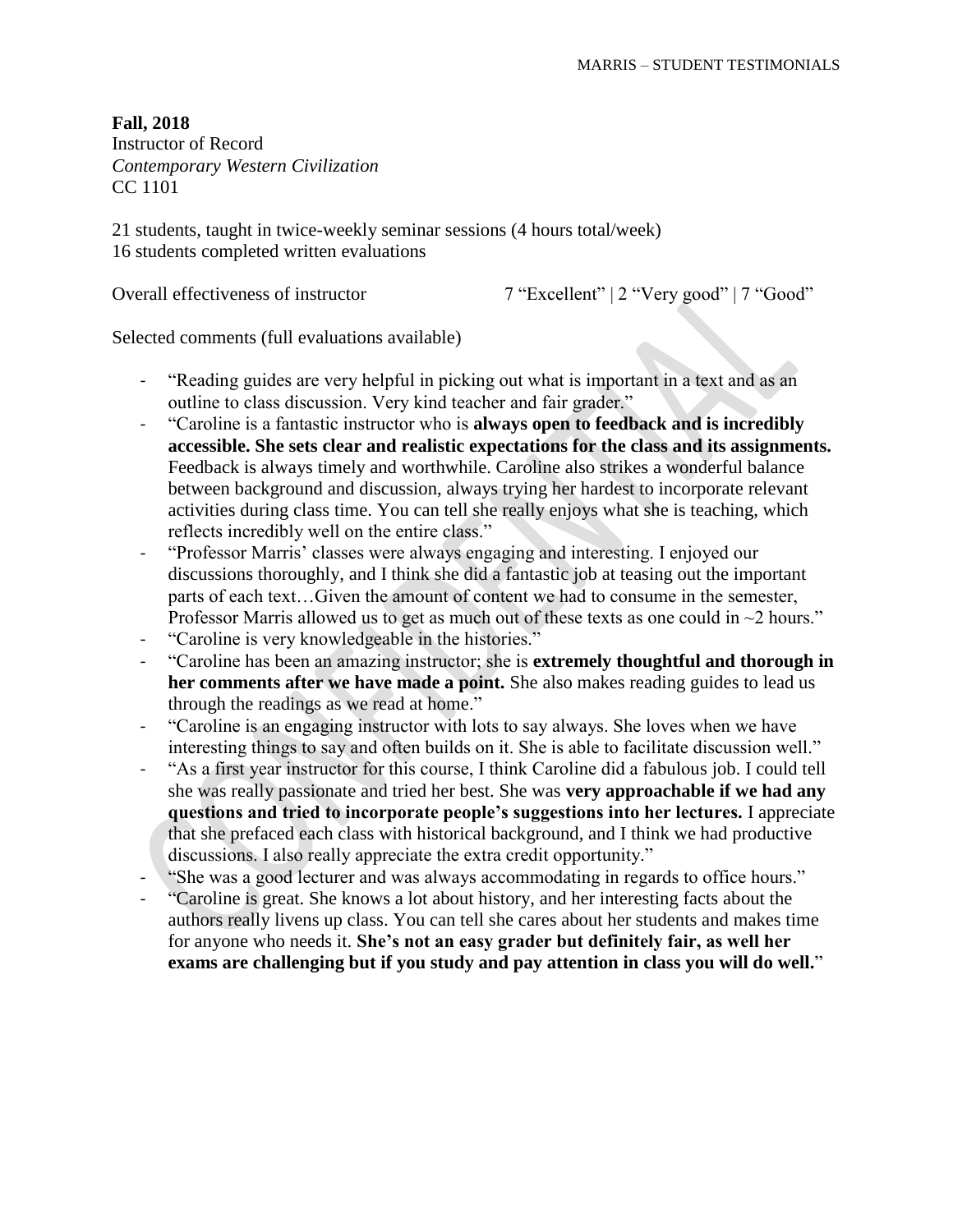$\bullet$ 

#### **Spring, 2017**

Teaching Assistant *Russian History Pre-1800* Prof. Catherine Evtuhov **HIST UN 2214** 

11 students, taught in two sections every 2/3 weeks 9 students completed written evaluations

| TA presents material clearly                 | 7/9 "Agree strongly"   $2/9$ "Agree"           |
|----------------------------------------------|------------------------------------------------|
| TA encourages student learning               | 8/9 "Agree strongly"   1/9 "Agree"             |
| Section time is used productively            | 8/9 "Agree strongly"   1/9 "Agree"             |
| TA provided helpful comments on written work | $6/9$ "Agree strongly"   $3/9$ "Agree"         |
| TA was available outside of class            | 8/9 "Agree strongly"   1/9 no answer given     |
| Overall rating for TA                        | 8/9 "Excellent"<br>$\vert$ 1/9 no answer given |

- "Caroline was **very prepared constantly.** Furthermore, additional research was done very quickly to answer any additional questions that came up and additional reading materials or sources suggestions were very well-thought of and provided. It's clear she loves this and is very good at it and I only have great things to say."
- "Caroline definitely **makes sure we feel comfortable participating** and encourages us along with guided questions."
- "Caroline balanced conversation and instruction very well. She shows a strong understanding of the material."
- "Her review sessions were very helpful especially the timeline review!"
- "I always feel like **section helped crystallize and clarify my thoughts.**"
- "She explained concepts and answered questions phenomenally."
- "Caroline is an easy person to talk to that connected many topics thematically."
- "Review sessions were extremely helpful as I know exactly how to prepare for midterms and essay (considering I am not a history major student)."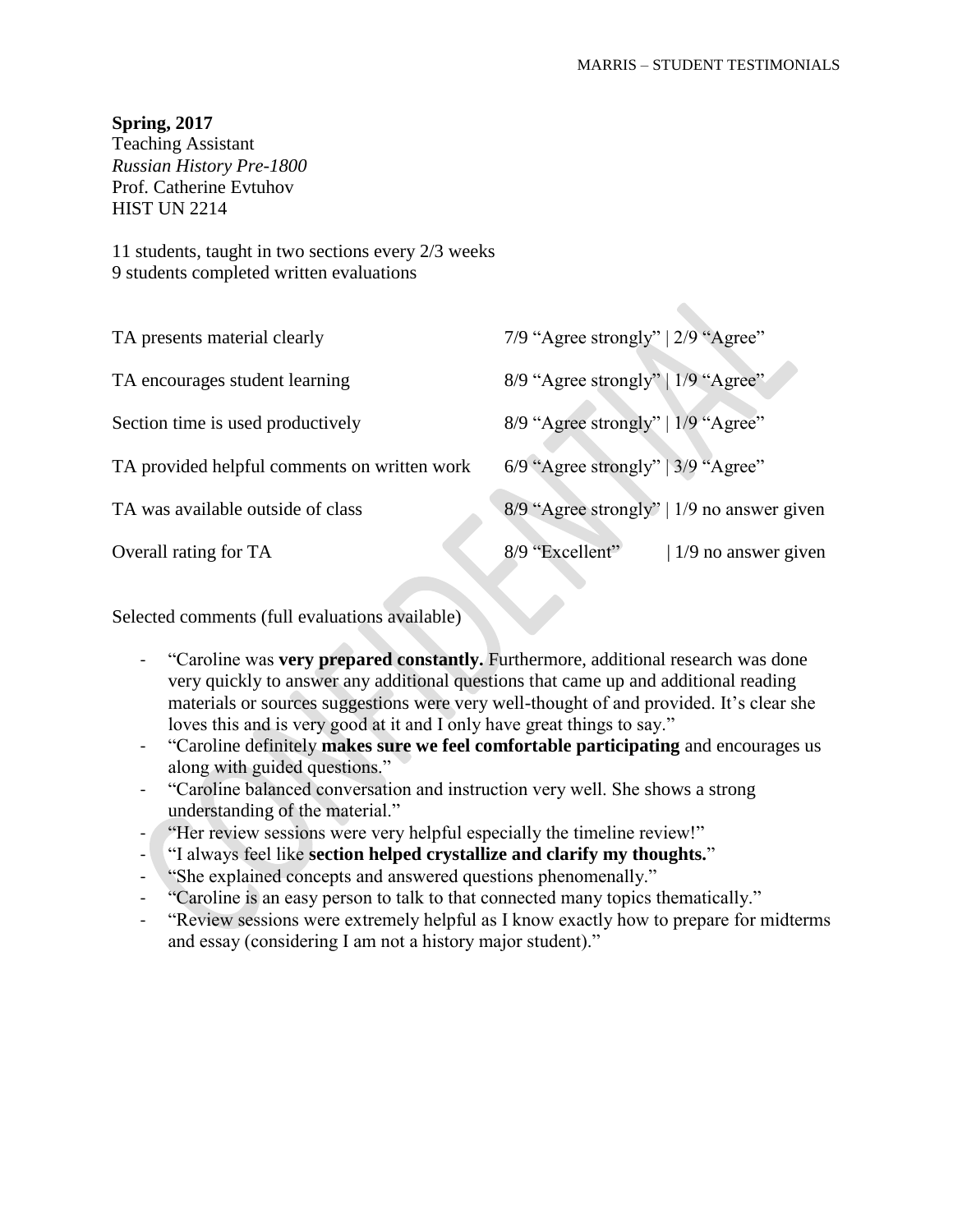Teaching Assistant *European History 1500-1789* Prof. Samuel Biagetti HIST X 1101

*Delivered two 60-minute lectures: 1) 'State-Building Struggles: France in the 17th Century' and 2) 'The Enlightenment'* 40 students, taught in 3 weekly sections 38 students completed written evaluations (1 illegible)

| TA presents material clearly<br>"Agree"      | 27/37 "Agree strongly"                                        | 10/37                                   |
|----------------------------------------------|---------------------------------------------------------------|-----------------------------------------|
| TA encourages student learning<br>"Agree"    | 24/37 "Agree strongly"                                        | 13/37                                   |
| Section time is used productively<br>"Agree" | 22/37 "Agree strongly"                                        | 15/37                                   |
| TA provided helpful comments on written work | 16/37 "Agree strongly"<br>2/37 "Disagree"<br>$3/37$ no answer | $15/37$ "Agree"<br>$ 1/37$ "No opinion" |
| TA was available outside of class            | 21/37 "Agree strongly"<br>2/37 "No opinion"                   | $12/37$ "Agree"<br>$2/37$ no answer     |
| Overall rating for TA                        | 31/37 "Excellent"<br>$2/37$ "Good"                            | $3/37$ "Very Good"<br>$2/37$ no answer  |

- "Caroline, by far, has been the best TA I have had at Columbia and sincerely hope she pursues teaching."
- "Caroline **fosters a great learning environment. She is patient and kind and helped us to link the various complicated connections together.** 15/10 would recommend."
- "Always had a really strong grasp on the content of readings and could guide the conversation well."
- "She was very open and worked with everyone's points. She **encouraged everyone to participate to matter how minor the comment.**"
- "Everyone is encouraged to participate. Caroline asks good questions to prompt discussions. Love her!"
- "She is very passionate about history."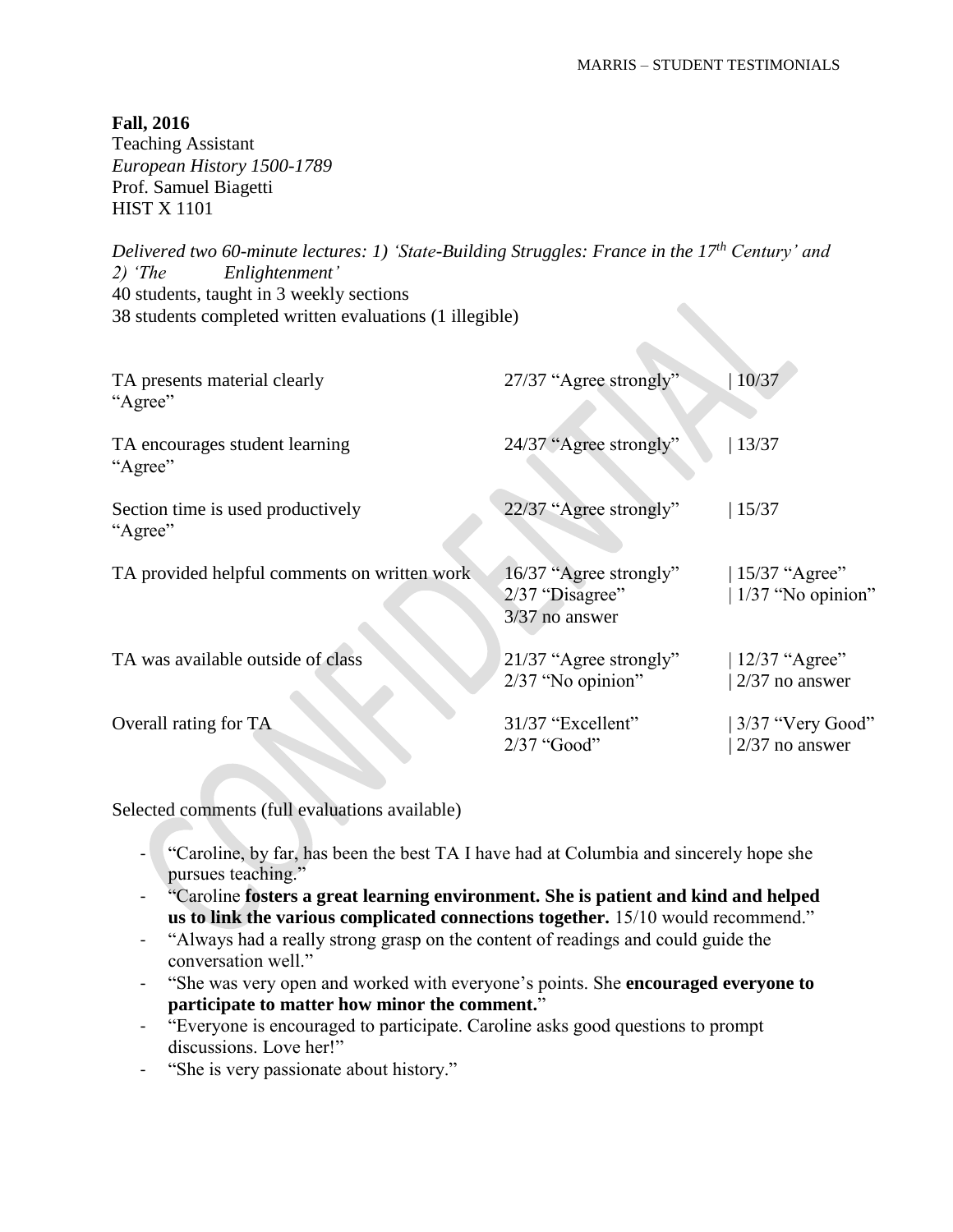- "This discussion section was very open. Caroline was great at leading us to connect the various themes and documents of the course. Sometimes discussion lagged and people were silent, but Caroline did a fine job managing it."
- "Discussions were always on topic. The activity of connecting music to what we were talking about gave us a good sense of aspects of culture."
- "My TA was always **extremely clear and answer all my questions,** and clarified anything that was unclear in lecture."
- "She was good at asking what the class needed and wanted out of section and followed through on it."
- "She was **approachable and clearly stated the expectations.**"
- "Very accommodating and thorough."
- "Nice, approachable, and knowledgeable."
- "The TA was always well-prepared, with lots of energy and passion for the subject."
- "What we discussed was helpful in retaining the information gone over in class."
- "Very knowledgeable and always came prepared."
- "[What I liked most about the TA] Her personality, approachability, and clearly vested interest in the course material."
- "I felt very comfortable participating, and Caroline always encouraged us to think about the bigger picture."
- "Always encouraged conversation and presented ideas in an interesting and engaging manner."
- "She connected texts to each other from different weeks and constantly referenced the lecture."
- "The discussions were always on point and very inspiring."
- "She was **organized and there was never a pointless discussion.**"
- "Caroline was personable, helpful, always available and professional."
- "I liked how she fostered discussion in class, and I think that was most helpful in respect to quizzes."
- "She was great at answering questions, and when we talked about texts she really helped clarify complex concepts."
- "Caroline made participating very easy. It was **a nice environment that fostered learning and participation.**"
- "I liked that Caroline was super friendly and helpful. The section was not stressful, and very open to discussion."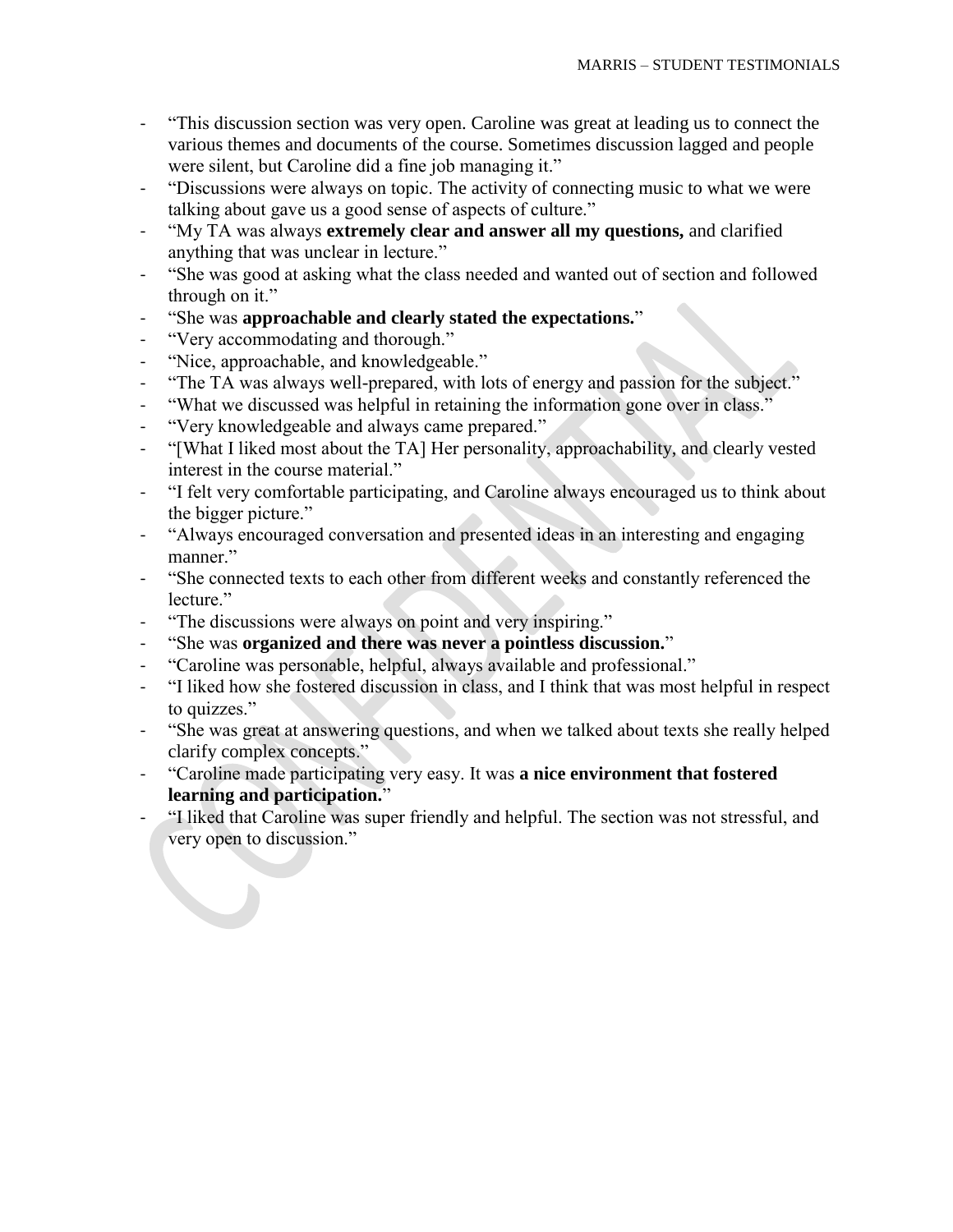# **Spring, 2016**

Teaching Assistant *European History Since 1789* Prof. Deborah Coen HIST X 1302

*Delivered one 60-minute lecture: 'Causes of World War II'* 17 students, taught in 1 section every 2/3 weeks 16 students completed written evaluations (1 illegible)

| TA presents material clearly                 | 13/15 "Agree strongly"                         | $2/15$ "Agree"                     |
|----------------------------------------------|------------------------------------------------|------------------------------------|
| TA encourages student learning               | 12/15 "Agree strongly"                         | $3/15$ "Agree"                     |
| Section time is used productively            | 8/15 "Agree strongly"                          | $7/15$ "Agree"                     |
| TA provided helpful comments on written work | 8/15 "Agree strongly"<br>$1/15$ "No opinion"   | $5/15$ "Agree"<br>$1/15$ no answer |
| TA was available outside of class            | $7/15$ "Agree strongly"<br>$1/15$ "No opinion" | $5/15$ "Agree"<br>$2/15$ no answer |
| Overall rating for TA                        | 10/15 "Excellent"<br>$2/15$ no answer          | 3/15 "Very Good"                   |

- "Caroline was absolutely phenomenal. Her knowledge and ability to teach is a breath of fresh air. **She truly cares and this is projected.**"
- "Caroline was always open to hear different [points of] view. **She has a very positive attitude which makes expression of ideas more comfortable.**"
- "She clearly spent a lot of time preparing what she'd go over and helpfully answered questions. She's a sweetheart and clearly cares about helping students."
- "Very well prepared with a clear idea of what we would go over but **flexibility to go where the class needed.**"
- "I got good comments/feedback when I met with her that helped me write the paper."
- "I felt like I could always participate. Conversation felt like it flowed naturally."
- "Really helpful and supportive, explained material really well."
- "Caroline is very prepared and knowledgeable of the material and is able to explain concepts and answer questions well."
- "The TA was very friendly and **created a comfortable learning environment.**"
- "She brought humor to the lectures  $\mathbb{C}$ "
- "Section was the best part of the class."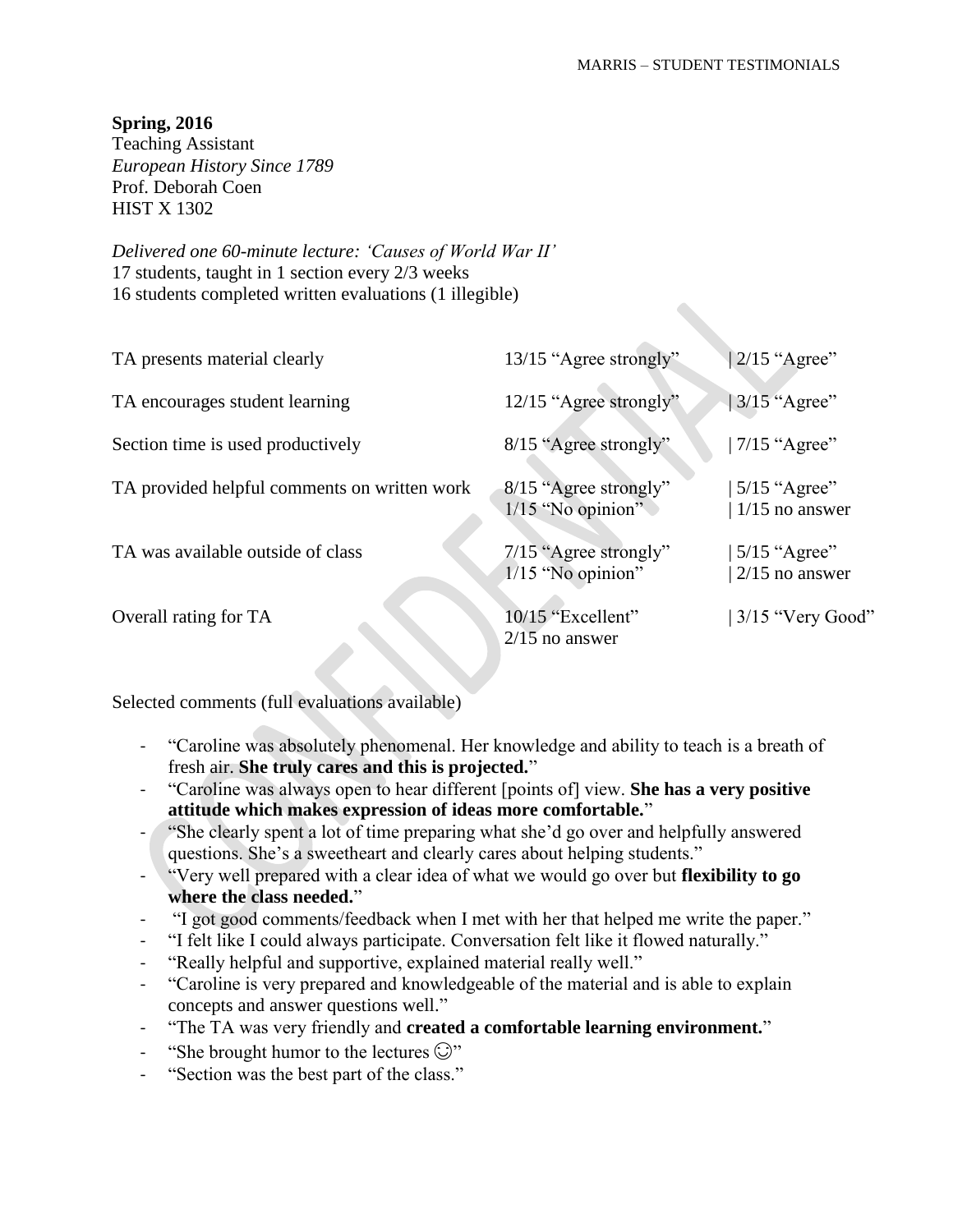$\bullet$ 

### **Spring, 2015**

Teaching Assistant *Early Modern France* Prof. Charly Coleman HIST W 3353

11 students, taught in 1 weekly section 8 students completed written evaluations (1 illegible)

| TA presents material clearly                 | $4/7$ "Agree strongly"   $3/7$ "Agree"                                         |
|----------------------------------------------|--------------------------------------------------------------------------------|
| TA encourages student learning               | 5/7 "Agree strongly"   2/7 "Agree"                                             |
| Section time is used productively            | $3/7$ "Agree strongly"   $4/7$ "Agree"                                         |
| TA provided helpful comments on written work | $4/7$ "Agree strongly"   $2/7$ "Agree"<br>$1/7$ no answer                      |
| TA was available outside of class            | $4/7$ "Agree strongly"   $1/7$ "Agree"<br>$1/7$ "No opinion"   $1/7$ no answer |
| Overall rating for TA                        | 5/7 "Excellent"<br>$\mid$ 1/7 "Very Good"<br>$1/7$ no answer                   |

- "Caroline always came prepared with a lesson plan and had ideas of where she wanted to take our discussion of the texts. She was **very clear and helpful, and if she couldn't answer a question completely, she would suggest other sources to consult.**"
- "Caroline draws out clearly organized structures for us, so I could have some useful notes when I'm reviewing for exams."
- "Caroline was very well prepared to explain concepts and readings and connect them to each other. **Very approachable and engaging.**"
- "She gives a lot of good feedback and always seems very enthusiastic and encouraging."
- "She did an **excellent job at encouraging participation.**"
- "She is very friendly, very welcoming."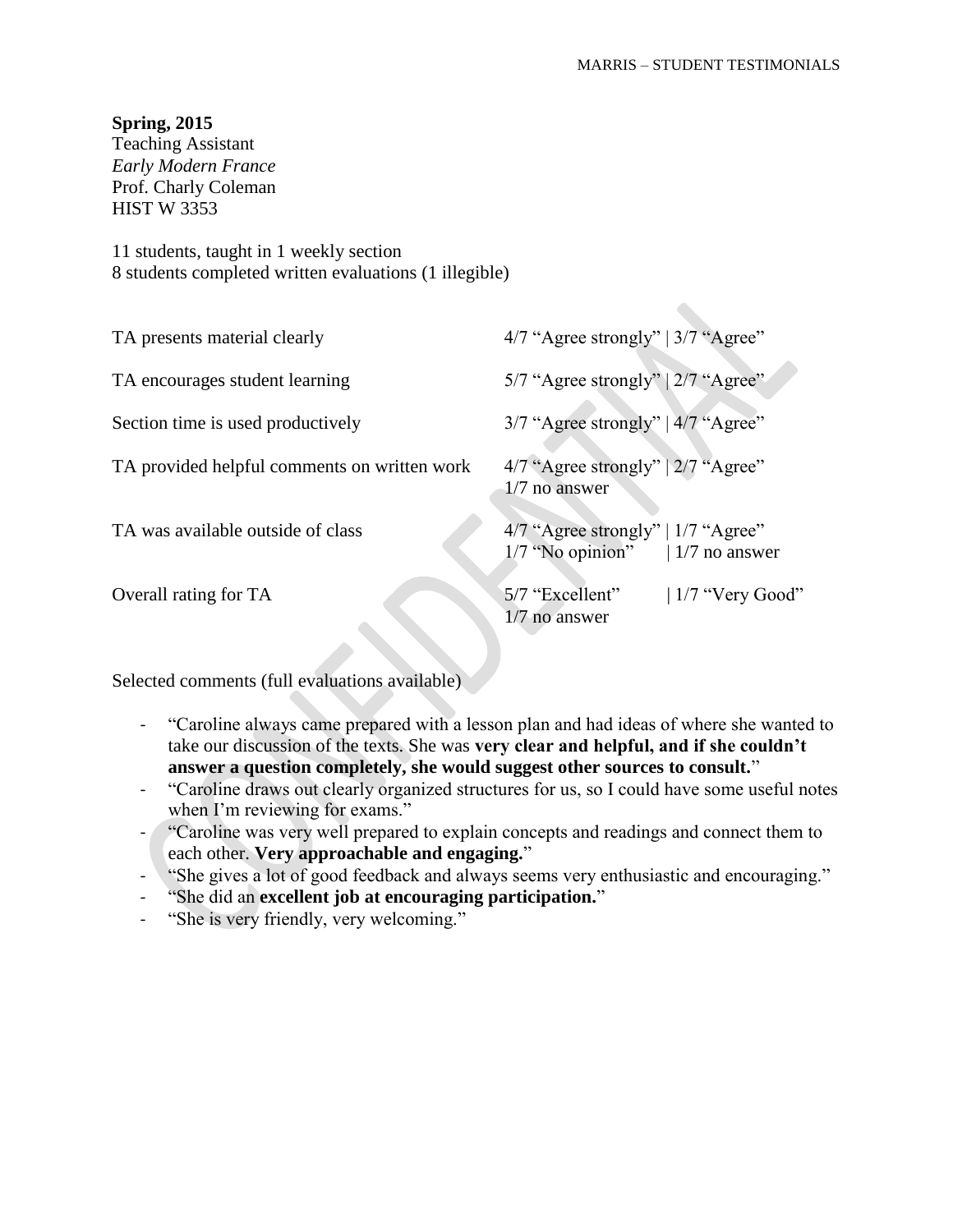Teaching Assistant *European History 1500-1789* Prof. Deborah Valenze HIST X 1101

*Delivered one 75-minute lecture: 'Early Modern State Formation'* 28 students, taught in 2 sections every 2/3 weeks 19 students completed written evaluations (1 illegible)

| TA presents material clearly                 | 14/18 "Agree strongly" $ 4/18$ "Agree"                               |
|----------------------------------------------|----------------------------------------------------------------------|
| TA encourages student learning               | 15/18 "Agree strongly"   3/18 "Agree"                                |
| Section time is used productively            | 13/18 "Agree strongly"   $5/18$ "Agree"                              |
| TA provided helpful comments on written work | $\sqrt{9/18}$ "Agree"<br>$8/18$ "Agree strongly"<br>$1/18$ no answer |
| TA was available outside of class            | 11/18 "Agree strongly"   $5/18$ "Agree"<br>$2/18$ no answer          |
| Overall rating for TA                        | 13/18 "Excellent"<br>$3/18$ "Very Good"<br>$2/18$ no answer          |

- "Caroline was always extremely well prepared for section. She had all the time planned with interesting activities to get the discussion going and to lead us to critical themes discussed in class. **She was very calm and understanding and considering of our answers.**"
- "Caroline was always well prepared and informative in section. She answered questions and [illegible] discussion. She was truly one of the best TAs I've ever had. She **fostered a comfortable and mentally challenging learning environment.**"
- "Caroline was a great TA! Even one of the best I've ever had! She explained everything clearly and was able to foster a good discussion among the students each time. She also added little interesting facts that made the content a little more humorous, yet interesting."
- "Caroline had great introductory exercises and facilitated questions  $&$  comments very effectively. **I felt really comfortable participating.**"
- "Good questions that inspired thought, mapping out ideas. I gained a much better understanding of our texts. She was extremely prepared for each class, brought up original ideas, encouraged and responded to our responses."